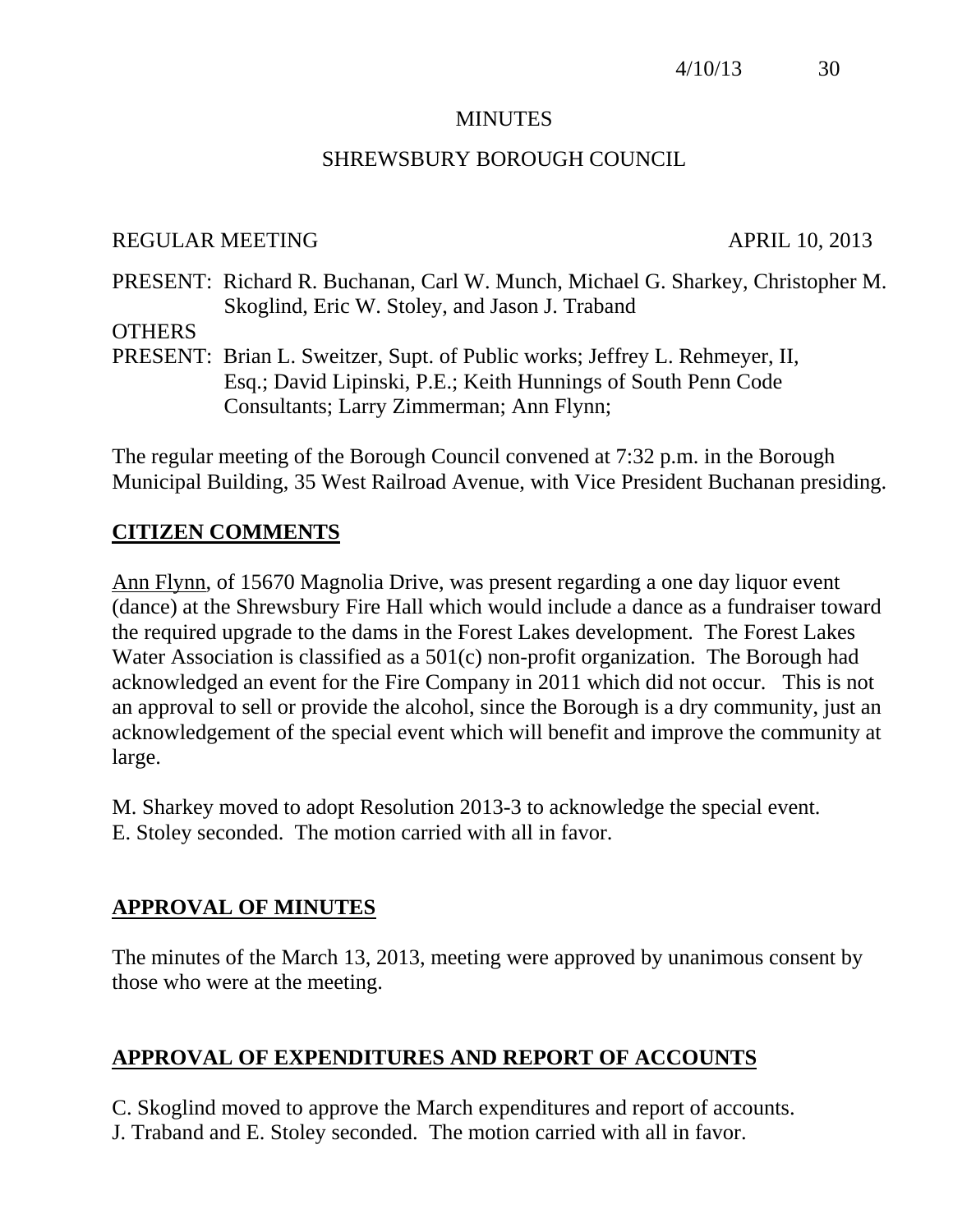# **BILL LIST**

The bill list for March was presented: General account: check numbers 11581 thru 11618; Water account: check numbers 4921 thru 4945; Sewer account: check numbers 4607 thru 4626; Highway Aid: check number 867.

C. Skoglind moved to approve the March bill list.

M. Sharkey seconded. The motion carried with all in favor.

# **PAYROLL REGISTER**

C. Skoglind moved to approve the March 4 and 18 payroll registers.

C. Munch seconded. The motion carried with all in favor.

# **SUBDIVISION AND LAND DEVELOPMENT BUSINESS**

95 East Forrest Avenue Traffic Study:

E. Stoley reviewed the traffic study prepared by TRG for the proposed Auto Zone.

E. Stoley moved to approve the traffic study done by TRG dated December, 2012. C. Skoglind seconded. The motion carried with all in favor.

Domestic Well and Monitoring Wells:

The domestic well was finally located and all wells were closed by Springfield Contractors and inspected by B. Sweitzer on Tuesday. The proper paperwork was done that will be submitted to DEP. Coordinates were also taken.

# Clean Fill Issue:

A letter was sent by Sol. Rehmeyer regarding the clean fill for 95 East Forrest Avenue. Two samples were taken and certain heavy metals, including lead, were not included in the testing. Eng. Lipinski notified Johnston & Associates they need to test for the metals. This soil is in the median strip of I-83 in Maryland. About 5,000 yards of material will need to be brought on site. The results from the two tests are rejected. Since this fill will be going in a Zone 2 of the wellhead protection area as well as a conservation zone, additional testing needs to be done on the fill that will be coming to 95 East Forrest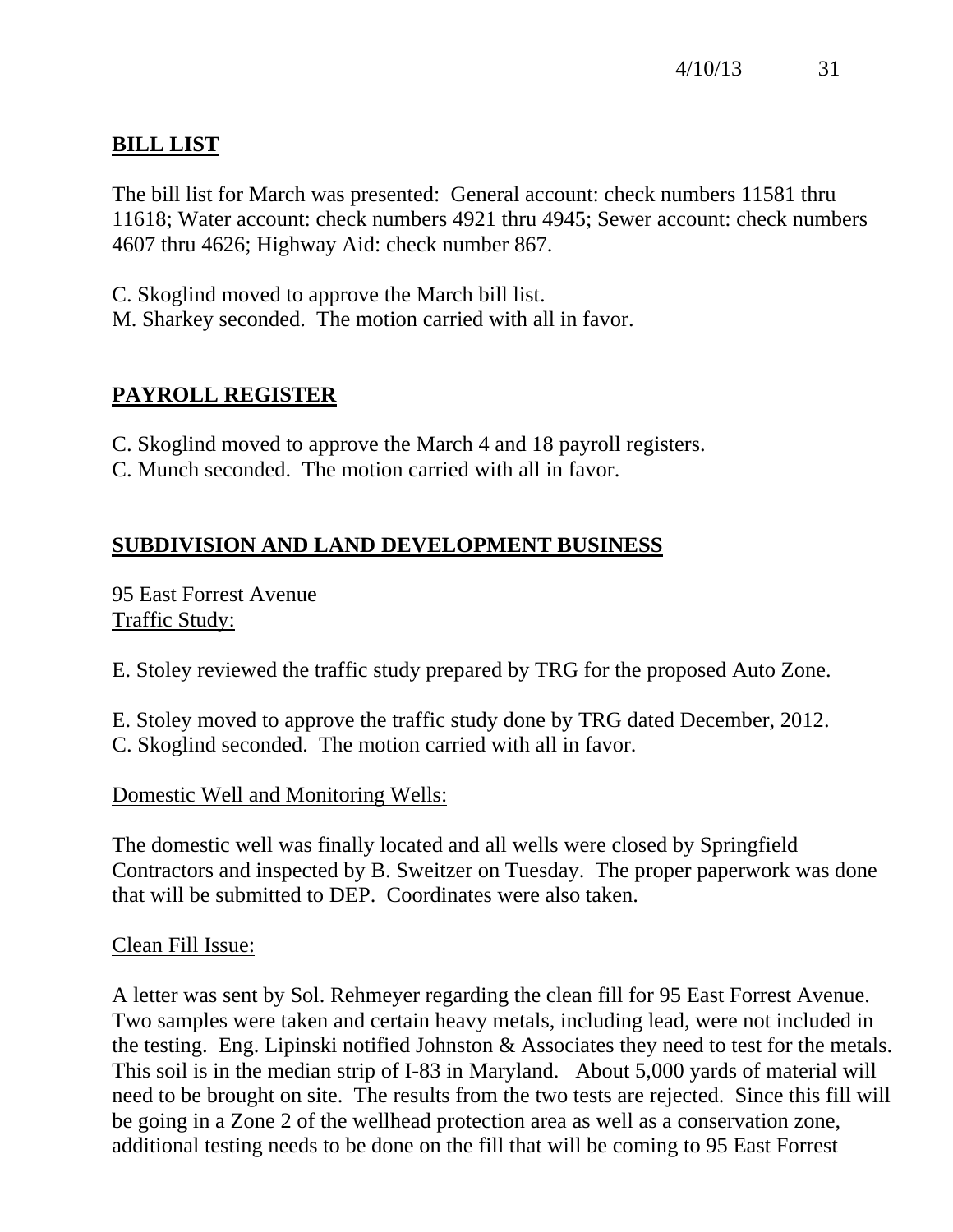Avenue including the following: multiple tests to be done no less than every 500 linear feet (ten test locations) at multiple depths, every 18 inches, to be done in accordance with DEP infill policy to include heavy metals, certification that the dirt tested will be coming to this site, no infill to be brought on site until after these test results are reviewed by Council at the May 8 meeting.

E. Stoley moved to reject the two test results and that further testing be done under Eng. Lipinski's guidance to include: multiple tests to be done no less than every 500 linear feet (ten test locations) at multiple depths, every 18 inches, to be done in accordance with DEP infill policy to include heavy metals, certification that the dirt tested will be coming to this site, no infill to be brought on site until after these test results are reviewed by Council at the May 8 meeting.

C. Skoglind seconded. The motion carried with all in favor.

Sol. Rehmeyer will send a letter to Johnston & Associates.

# **Southern Regional Police Department** – Richard R. Buchanan

Buck highlighted the February police report. He stated the meeting with Stewartstown Borough went very well and the next step is for Stewartstown to perform an inventory with values to determine what it will bring to the Department should Stewartstown join.

### **Codes Enforcement** – Keith Hunnings

Two permits were issued in March. Keith had the following items to report:

1) The large clean fill dirt sign was removed at 95 East Forrest Avenue.

2) Keith called the owner of 116 South Main Street to tell the occupants they need to bring in the bird houses that are constantly out for sale. Since they are still on display, an enforcement notice will be sent.

3) Keith is working with the management company for 45 East Forrest Avenue where there are six people living with only room for four people.

4) Keith was asked to tell Rutter's they need to take the 'open' flags down along with a cigarette banner that's attached to the canopy.

5) Keith will be attending the hearings tomorrow night for the Members First Credit Union and Jungle Gym. E. Stoley will try to attend the hearing to voice Council's concern with the variances requested by Members First Credit Union. Keith will pass the concerns along if E. Stoley is not present.

6) Exxon gas station at the square is replacing the pumps only.

7) PenMar Recycling has submitted a site plan required by the conservation district.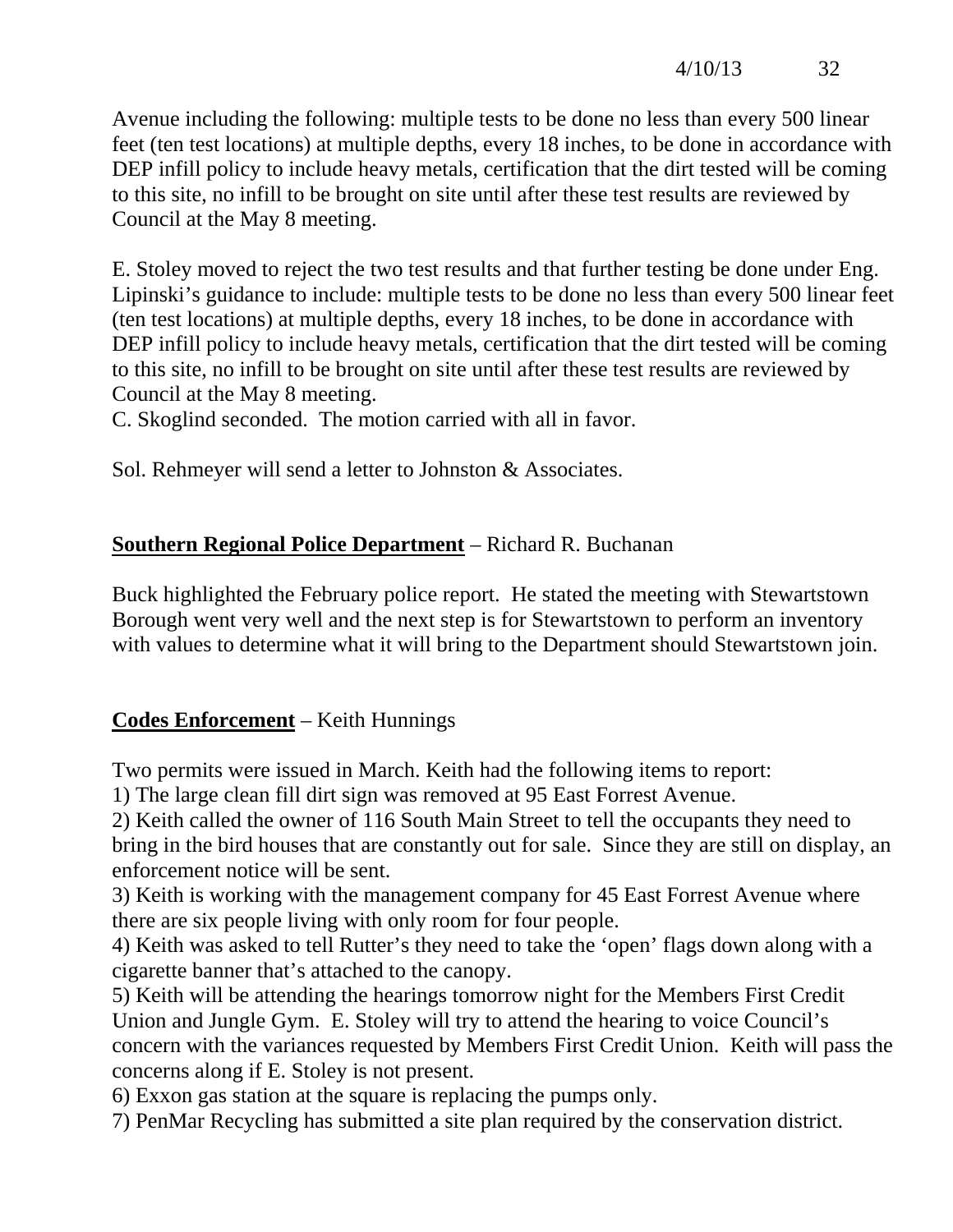8) Keith handled a complaint about a contractor starting too early at a new house construction site.

## Heathcote Glen II

Eng. Lipinski asked who Council would like to do inspections for the road, storm sewer, detention pond for this development. Since the road and storm sewer are in both the Township and the Borough, Council would like James R. Holley & Assoc. to inspect those two items. Since the detention pond is solely in the Township, the Township should have that work inspected. B. Sweitzer will inspect the water and sewer line installations.

## **Water & Sewer** – Richard R. Buchanan

### Water Rate Increase

The increase in revenue goal was 52.4% and the actual increase the first quarter was 42.7% probably because the billing period was six days shorter. One day's usage is around 290,000 gallons per day. The goal for the sewer rate decrease was 22.8% and the actual for the first quarter was 17.5%. Overall, the rate changes look fairly good.

#### PennDOT EDU Agreement

An executive session was called at 8:38 p.m. to discuss the agreement to settle the negotiations. The meeting was resumed at 8:43 p.m.

Negotiations have been occurring since 2002 when PennDOT was notified by the Borough that the rest stop was using more than the one EDU assigned to it back in the 1970s. The agreement calls for the purchase of 24 additional water and sewer EDUs for a total of \$93,840.00 payable in two installments. It also calls for notification by the Borough if the available EDUs fall below 50 with PennDOT being allowed to purchase 15 additional EDUs. There are also exhibits that require compliance with applicable laws.

E. Stoley moved to approve the agreement with PennDOT to settle the negotiations that have been occurring since 2002 regarding the purchase of additional water and sewer EDUs.

M. Sharkey seconded. The motion carried with all in favor. The agreement was signed by Vice Chairman Buchanan and the Secretary.

### Letter of Resignation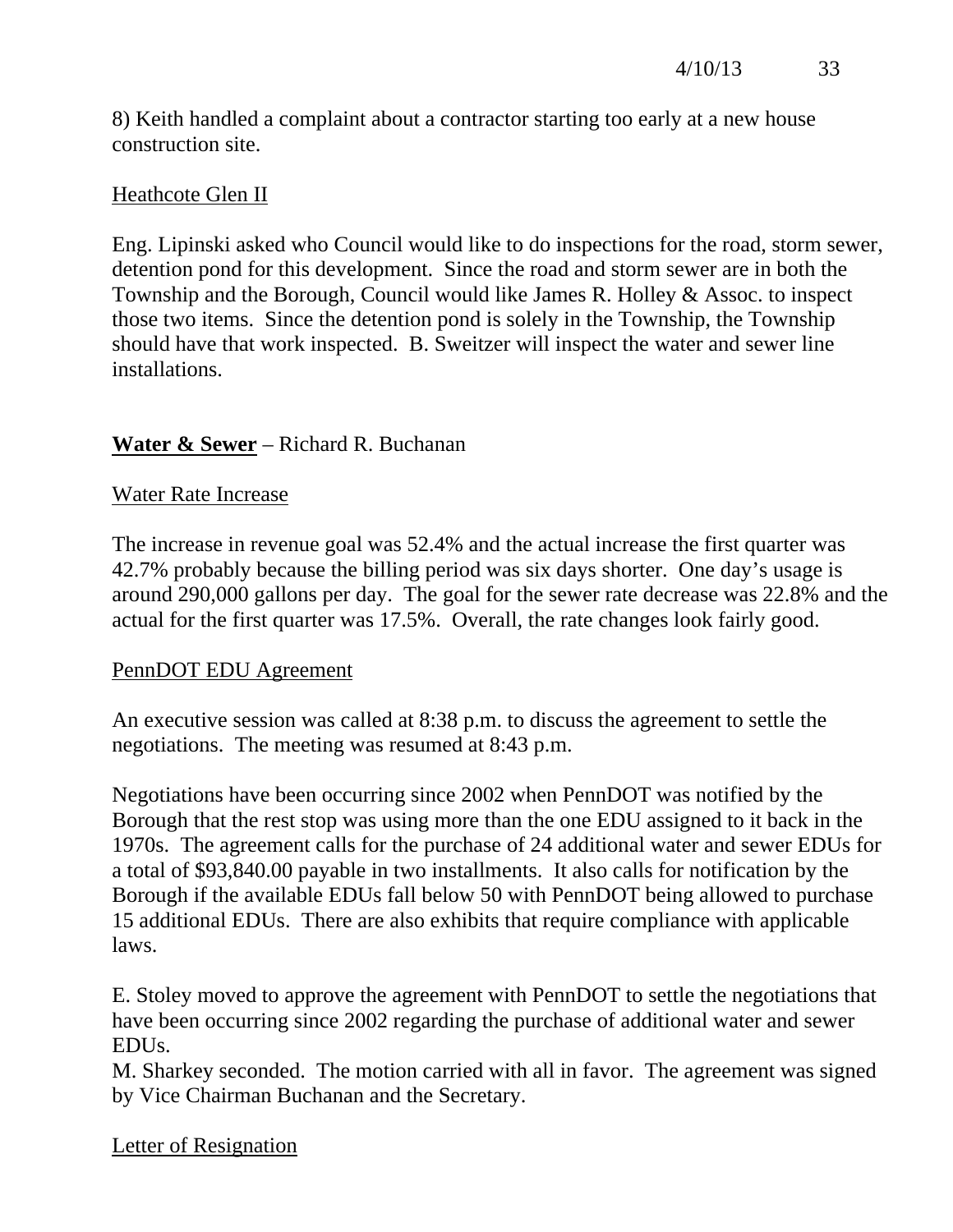# Harry Wolf submitted his letter of resignation from the Municipal Authority.

- E. Stoley moved to honor the request with regrets.
- J. Traband seconded. The motion carried with all in favor.

# Non-metered Letter for Sewer Customers

A letter went out to the 21 sewer flat rate customers informing them the flat rate will increase to \$335.00 because of the new rate structure and one resident sent a letter of protest.

# Smith Brothers Groundwater Spill

A report was received from United Environmental Services, Inc. that was sent to our hydrogeologist. The report shows the spill will not affect the Meadow Well. The 72 hour pump test did not draw the Meadow Well or the monitoring well down.

# Blouse Well SRBC Test

The Susquehanna River Basin Commission Blouse Well testing will begin in the next two months. SRBC will allow the Borough to pump the water into the water system during the test and not to waste it like originally intended. The rights-of-ways that were originally needed to discharge the pumped water through piping along properties most likely will not be needed.

# Brookview Sewer Line Replacement

Kinsley Construction completed the pipe replacement in the Brookview Meadows development. The 385 feet of 8" sewer pipe costed \$61,463.00. The excavated area must be restored with grass and stabilized. Kinsley Construction quoted the restoration cost at \$13,223.00. Two additional quotes will be obtained.

# Woodland Tank

The repaired Woodland tank was sampled for coliform and chlorine and all samples were acceptable; the tank was back in service on March 23.

# **Public Roads & Lighting** – Eric W. Stoley

# North Sunset Drive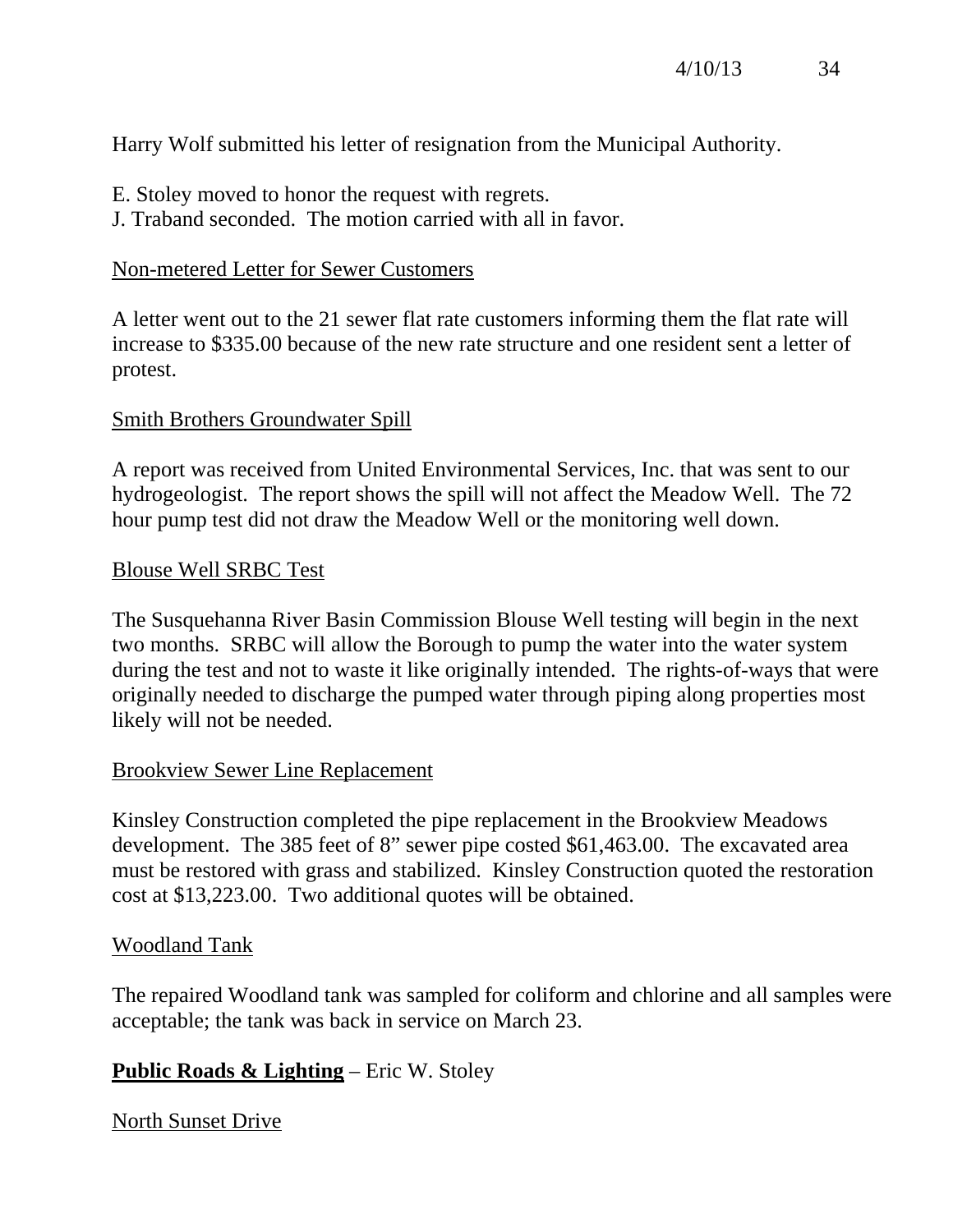A letter was received from Larry Zimmerman asking for attention to the grade of the paving that Kinsley Construction will be doing to overlay the alley because of gas line work they performed. B. Sweitzer stated he met with Kinsley and they are aware of the concerns and B. Sweitzer will be checking on their work when the overlay is put down.

### Street Sweeper

Ross Industries began sweeping the streets on April 1 at \$90.00/hour.

## Winter Salt Purchase

B. Sweitzer reported he purchased 228.47 tons of salt at \$64.00/ton for a total of \$14,622.08.

## Columbia Gas Road Restoration

B. Sweitzer met with representatives of Columbia Gas and Kinsley Construction regarding the condition of some roadways from the gas line work. Overlay will be put in place on South Main Street, South Sunset Drive, West Forrest Avenue, and North Sunset Drive. Each West Forrest Avenue property will have a concrete walkway to the road and failing curb will be replaced. The work should be finished by June.

### Woodland Drive Storm Runoff

B. Sweitzer spoke with the farm owner about the field next to the residents on Woodland Drive. They do not know of any changes to the land in the last five years and are unaware of a soil conservation plan for that field. They have used no-till farming for 15 – 20 years and they do not believe that the runoff has to do with the York Water Company water line. Since every farm needs to have a conservation plan, the owner should be contacted to see if there is in fact a conservation plan in place and to provide the Borough with a copy.

# **Public Lands, Buildings, and Finance** – Christopher M. Skoglind

# Fire Alarm System

B. Sweitzer met with three suppliers about a fire alarm system for the Borough building. C. Skoglind and R. Buchanan will meet next week to compare the three quotes.

# New Dump Truck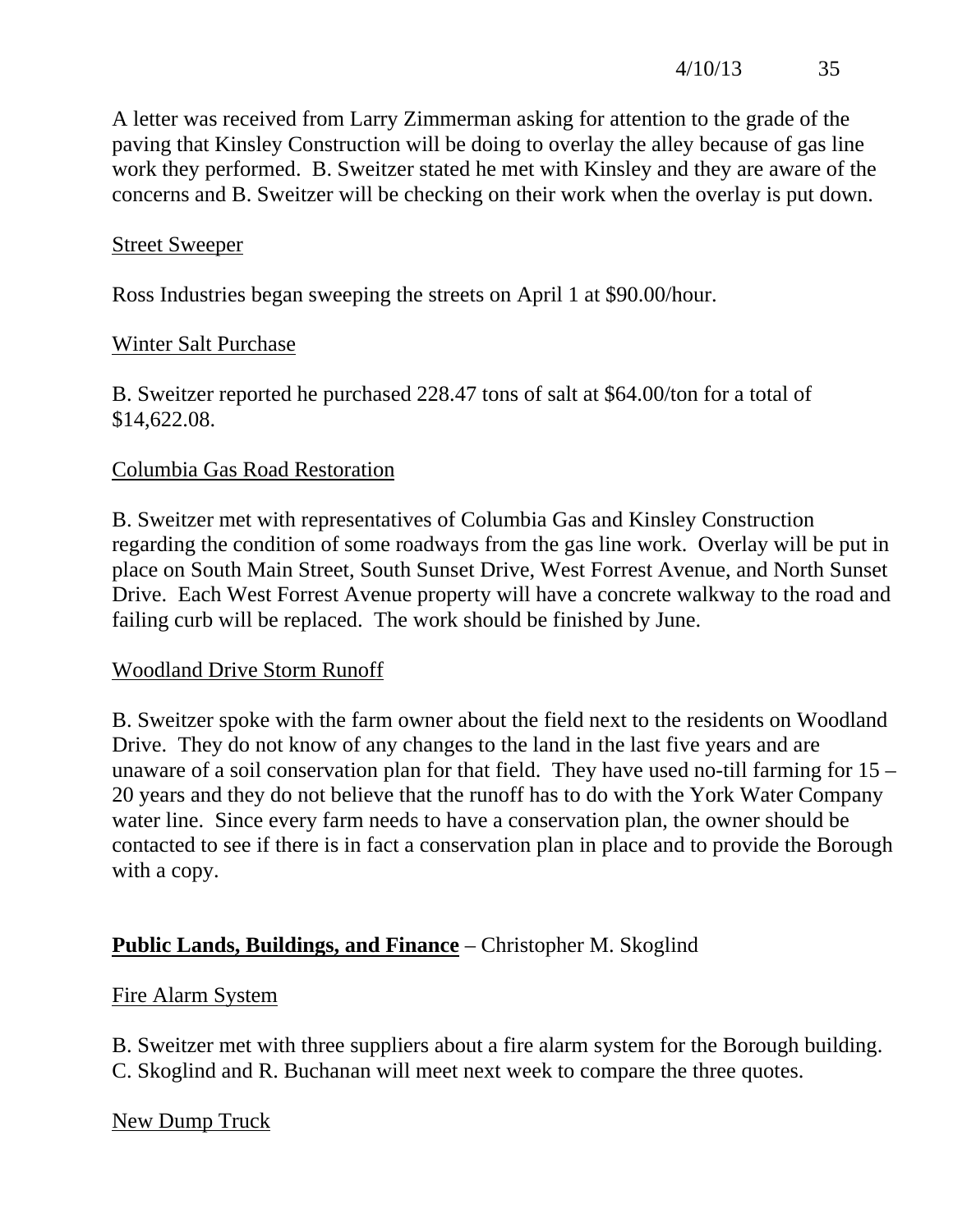The amount of \$110,000.00 was budgeted for a dump truck to replace the 1992 Ford dump truck. The price of trucks has increased due to emissions regulations. Under the Co-Stars contract, the truck will cost around \$140,000.00. The bed will be made of stainless steel to hold up better with the road salt. The 1992 dump truck has electrical problems and can't be used at night. B. Sweitzer was asked to go try the new truck out and come back next month with his recommendation.

### **Solicitation**

Solicitors are still going door to door without obtaining a permit. For the 2014 budget, E. Stoley would like signs installed that soliciting is allowed by permit only.

# **ENGINEER'S REPORT**

### Storm Water Ordinance

Eng. Lipinski stated that out of the 72 York County municipalities, 35 have adopted a storm water ordinance based on the new DEP requirements. The draft ordinance was emailed to Council this week and will be discussed further next month.

### Community Development Block Grant

The Borough paid SWERP the amount of \$83,962.89 and the County was going to pay the \$100,000.00. SWERP is coming back to finish the ten additional laterals. The yards have been made and the sign is down.

#### Windy Hill Road

The Borough has not been reimbursed by PennDOT yet for the sewer relocation work.

#### Manhole Locating Project

There are just a few items to finish on this job yet and then the information will be given to B. Sweitzer and Ted Nadobny for the mapping work.

#### 2012 Proportionate Sharing Report

Eng. Holley is getting some clarification on numbers from New Freedom Borough.

### Sign Inventory Map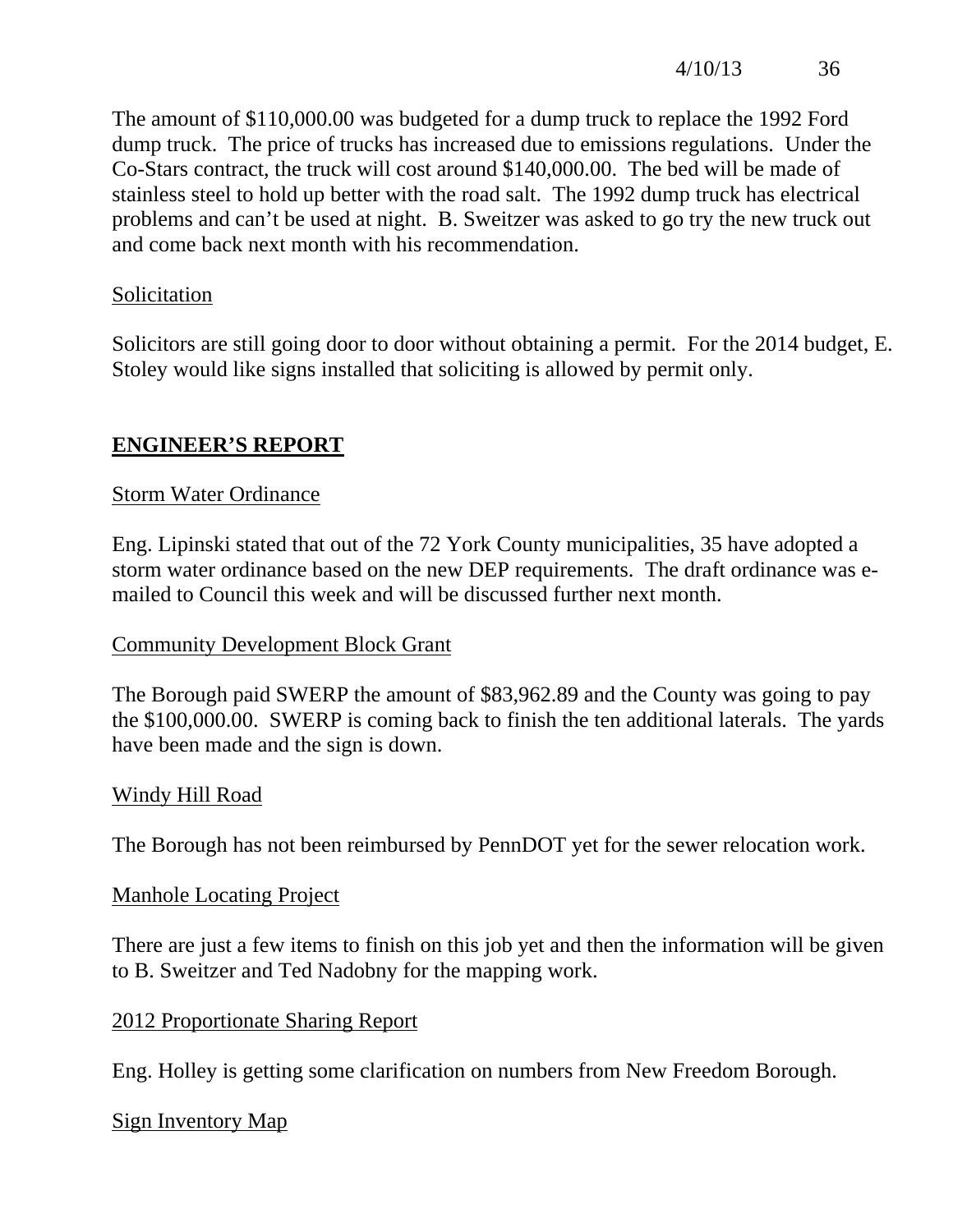Eng. Holley sent the paperwork to B. Sweitzer to be marked up.

#### Woodland Tank

James R. Holley & Associates is working on the bid specifications for the tank exterior work.

#### 2013 Road Work

James R. Holley & Associates is working on the PennDOT permit and the repaving specifications for West Linden Avenue and Bridle Road.

#### Additional Sewer Work Brookview Meadows

There are more problems with the manholes and sewer line just above of the area recently repaired by Kinsley Construction. Some of the pipe is ten feet deep. The line within 100 feet of the Meadow Well will need to be re-encased in concrete. Eng. Lipinski will provide an estimate at the next meeting.

### **SOLICITOR'S REPORT**

#### Heathcote Glen II

The outstanding fees have been paid.

#### Surety for Improvements

Sol. Rehmeyer received a response from Attorney Stacey MacNeal who is coordinating with the owner of Eitzert Farms on an update on the cost of improvements as well as a schedule. She will also provide the documents necessary in order to extend the existing mortgage the Borough holds as security for the improvements. Sol. Rehmeyer has not heard from S & A Homes, the developer of Covington Ridge III.

### 50 West Clearview Drive Swale Issue

Sol. Rehmeyer received the information from Eng. Lipinski. The revised easement agreement will be submitted to B. Sweitzer and Eng. Lipinski for review and then to Council.

Trash Collection/Contract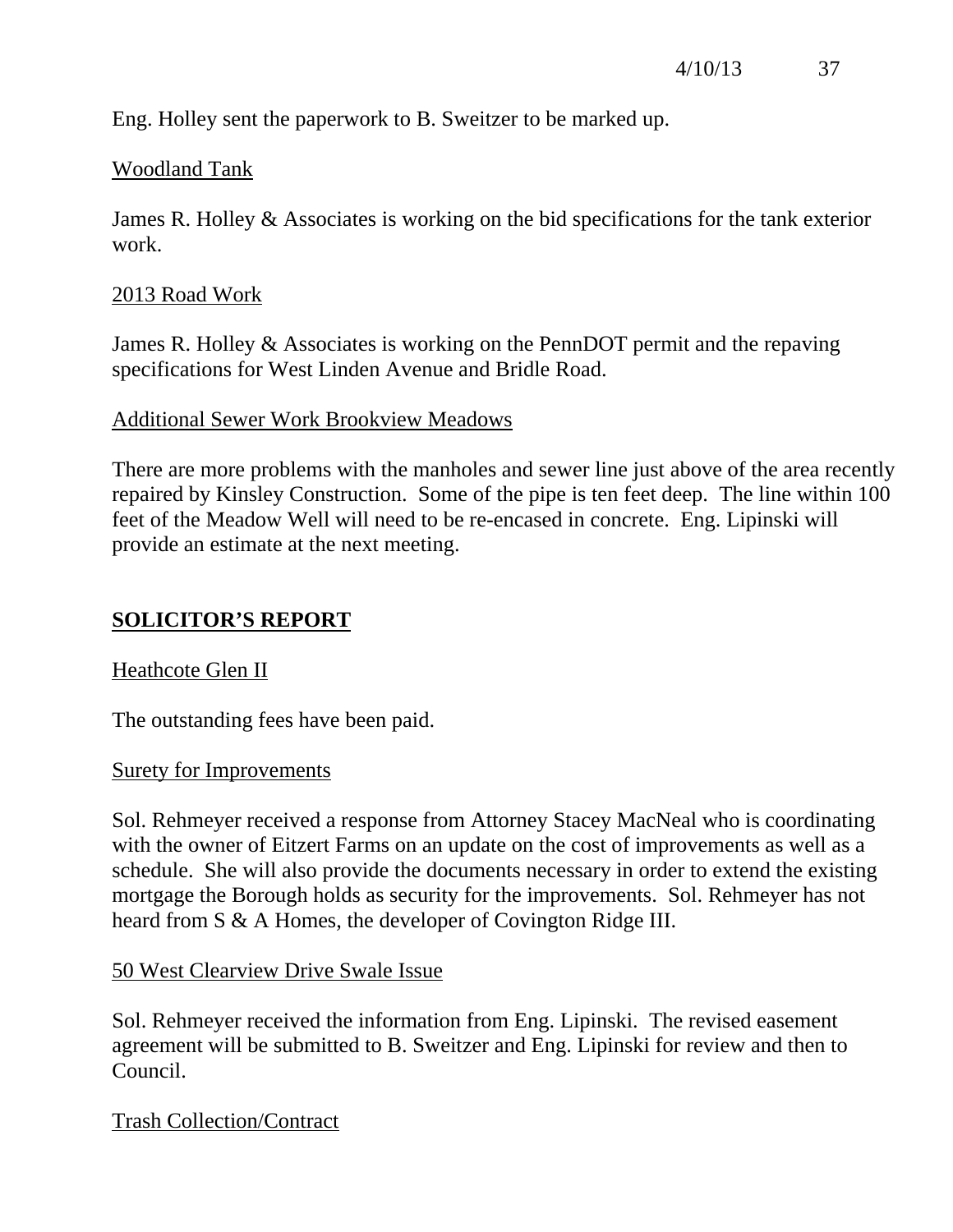The crews can start on Main Street and East Forrest Avenue at 6:00 a.m. but were in developments before 7:00 a.m. about a month ago. Sol. Rehmeyer mentioned this when he called Penn Waste about options for shredding and electronic recycling.

### County Hazard Mitigation Plan

The County plans to adopt the plan on April 17 and by the end of April, the County Planning Commission will send a letter to all municipalities explaining what they need to do and will include a proposed resolution adopting the plan.

## **Public Safety, Welfare, and Personnel** – Michael G. Sharkey

M. Sharkey highlighted the monthly reports from Rose Ambulance and the Shrewsbury Volunteer Fire Company.

## South Central Terrorism Task Force

Fire Chief Tony Myers has been selected to participate on the South Central Terrorism Task Force Incident Management Team. The team is dispatched by PEMA to large scale incidents to assist local fire companies with their incident management system during an event. The question of coverage by workers compensation for this position was discussed and our insurance agent said that workers compensation coverage is available through the Borough's policy as long as it is documented in the Borough's minutes that approval has been provided

E. Stoley moved to acknowledge that Tony Myers is a member of the South Central Terrorism Task Force Incident Management Team and is recognized by the Borough with coverage under the workers compensation policy.

C. Skoglind seconded. The motion carried with all in favor.

# **Secretary's Report** – Cindy L. Bosley

# **York Adams Tax Bureau** – Michael G. Sharkey

The next meeting is the end of this month.

# **Subdivision, Land Development & Zoning** – Eric W. Stoley

# **Planning Commission/Regional Planning Commission** – Eric W. Stoley

# **UNFINISHED BUSINESS**